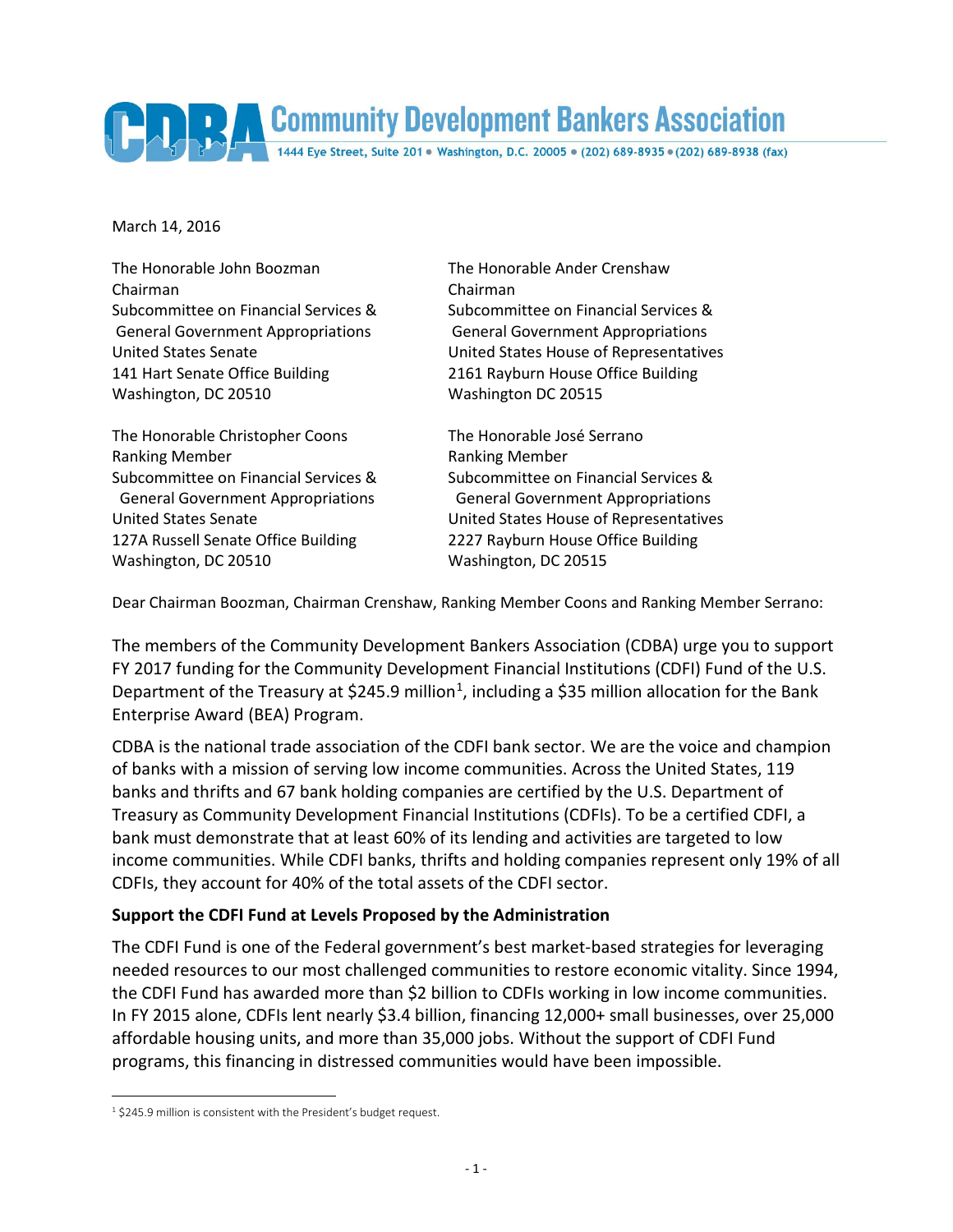## **Grow the Bank Enterprise Award Program**

The BEA program is of particular importance to the CDFI bank sector. The program provides incentives for FDIC insured institutions to: (1) support CDFIs through grants, loans, investments and other assistance; and (2) promote investment in the nation's most distressed communities.

The CDFI Fund's authorizing statute established that 33.3% of all program funds be allocated for the BEA Program. However, since the authorizing statute expired in 1998, the proportion allocated to the program has declined to less than 8% in 2015. If the BEA Program were funded as Congress originally intended, it would have received \$68 million – rather than \$19 million – in 2015.

The justification for increasing the BEA allocation within the CDFI Fund to \$35 million is based on its strong impact, leverage and demand:

- Serving Low Income Communities: An analysis by the CDFI Fund found that the BEA Program is the CDFI Fund's most targeted program. The report states that 90% of all BEA monies go to the lowest income census tracts. Since 1996, the BEA Program has made \$429 million in awards and helped facilitate billions in new investments that benefit the most difficult to serve markets.
- Rural Impact: The BEA Program reaches more rural communities than other CDFI Programs. In 2015, 37% of BEA awards were made to banks predominantly or exclusively serving rural communities whereas 26% of CDFI Program awards were made to CDFIs serving rural communities.
- Leverage: BEA is highly effective in leveraging private dollars. The dollar amount of BEA requests has increased 200% since 2012 – from \$88.5 million in 2012 to \$179 million in 2015. In that time, the BEA Program allocation has risen by just \$1 million – a 5% increase.
- Demand: BEA has the strongest demand among the CDFI Fund programs and is far oversubscribed compared to other programs. In 2015, only \$1 in funding was available for every \$10.40 in requests. By comparison, \$1 in funding was available for every \$3.60 in requests under the CDFI Program initiatives. In 2015, the program received 106 applications – the most in its history; yet, the program had only \$18.7 million available to award.
- Helps Small Banks: BEA principally benefits small community banks not big banks. Over the past five years, 44% of all award dollars have gone to small banks with total assets of less than \$250 million and 87% of awards went to community banks with less than \$1 billion in total assets. Only 4% of award dollars have gone to the largest "money center" banks over \$100 billion in total assets.

## **In the interest of promoting new jobs and continued economic recovery in the hardest hit rural and urban communities of our nation, we urge you to fund the CDFI Fund at \$245.9 million and allocate \$35 million to the BEA Program.**

Thank you for considering these recommendations and we and look forward to working with you to preserve credit in distressed communities. If you have questions or comments, please